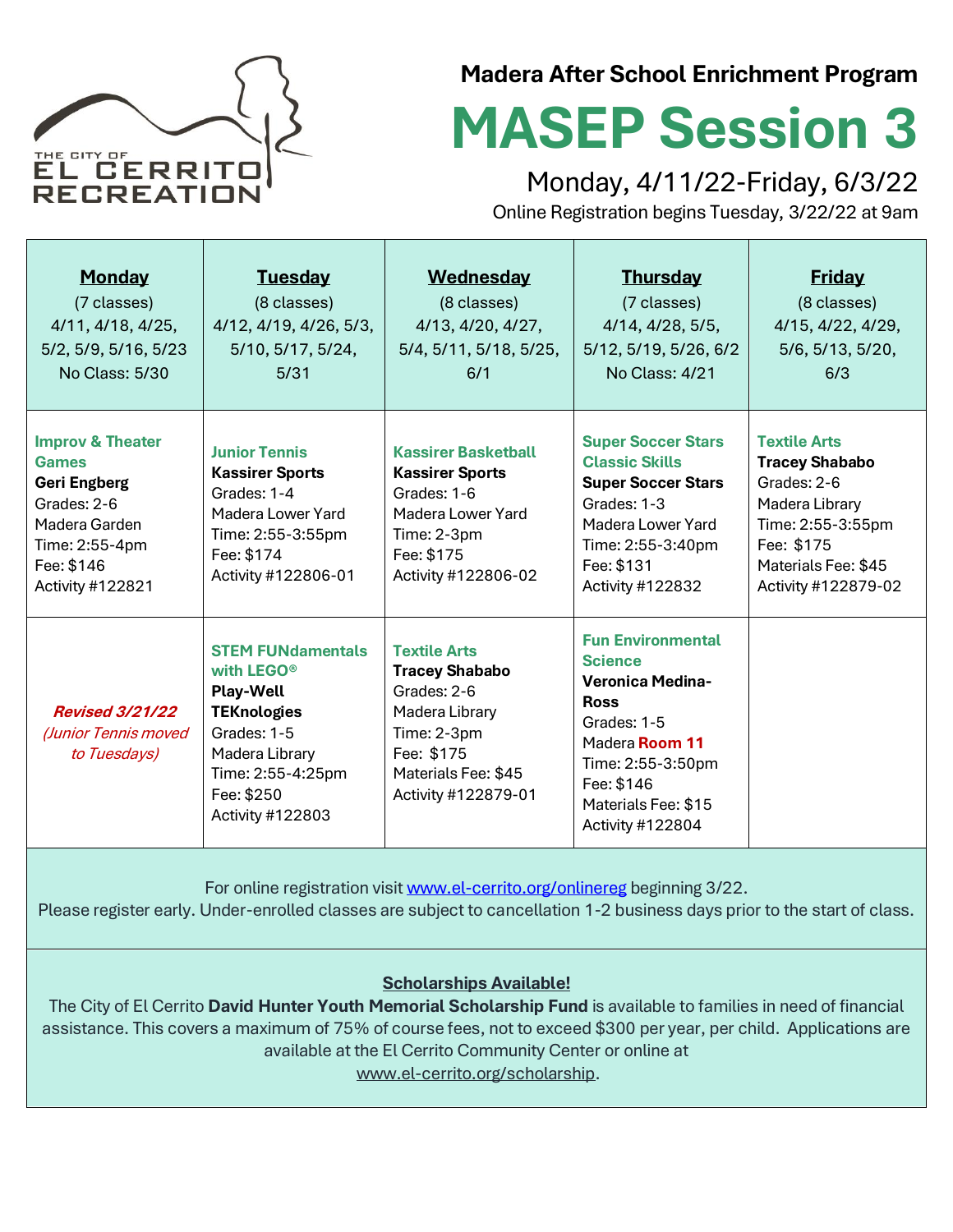## **MADERA AFTER SCHOOL ENRICHMENT PROGRAM MASEP Session 3: Spring 2022**

### **Online Registration**: Tuesday, March 22, 2022 at 9am  **Classes Begin:** Monday, April 11, 2022

Together with your school and parent volunteers, the El Cerrito Recreation Department coordinates with professional instructors, coaches and organizations to host a variety of classes held conveniently after school on the Madera campus. We strive to offer a program that allows students to discover and develop passions in academics, visual arts, athletics, performing arts and more!

- 1. Beginning 3/22 online registration and payment of course fees can be completed a[t www.el](http://www.el-cerrito.org/onlinereg)[cerrito.org/onlinereg.](http://www.el-cerrito.org/onlinereg) Registration is only accepted online through the El Cerrito Recreation Department.
- 2. MASEP inquiries can be directed to the El Cerrito Recreation Department at [recreation@ci.el-cerrito.ca.us](mailto:recreation@ci.el-cerrito.ca.us) or (510) 559-7000.
- 3. Registration will be open for all at the same time and is first come, first served. All classes have varying minimum and maximum enrollment sizes. Classes may be subject to cancellation if minimum enrollment is not fulfilled. You will receive a full refund if a class is cancelled due to low enrollment. A waitlist will be maintained for classes that fill to their maximum enrollment.
- 4. During the online registration process, all registrants will be asked to agree to the MASEP Policy Statement and Waiver. Please review these policies carefully, as they contain important information on COVID-19 protocols, check-in, pick-up, materials fees, refunds, inclement weather procedures and more.
- 5. If applicable, Materials Fees must be paid directly to the MASEP course instructor by the first day of class. Failure to pay materials fees by the  $3<sup>rd</sup>$  class may result in dismissal from class with no refund of the paid course fee. Your registration receipt will contain information on paying the Materials Fee via check or app (i.e. Venmo or PayPal).
- 6. Many MASEP classes take place outdoors. **Outdoor classes are subject to cancellation due to inclement weather such as heavy rain or poor air quality**. Families will be notified via email and/or phone call if classes are cancelled at about noon on the class date. Every effort will be made to add make-up time for missed class time due to inclement weather. If make-up time is not possible, families will receive a prorated credit on their account. **Families must be prepared with alternate after-school plans if MASEP classes are cancelled.**
- 7. COVID-19 Protocols will be in place throughout the session, in line with school procedures. Masking will follow school guidelines, and is required of any student identified as a close contact for 10 days. Students are required to stay home if exhibiting any signs of illness or fever. If a student did not attend school due to illness, they may not attend their MASEP class. It is recommended that children limit the number of different extracurriculars in which they participate.
- 8. Madera Aftercare students must check-in at the Madera STEAM Room or MPR prior to their MASEP class. City Staff will escort them to their MASEP class. All other students must check in directly with the class instructor at the class location.

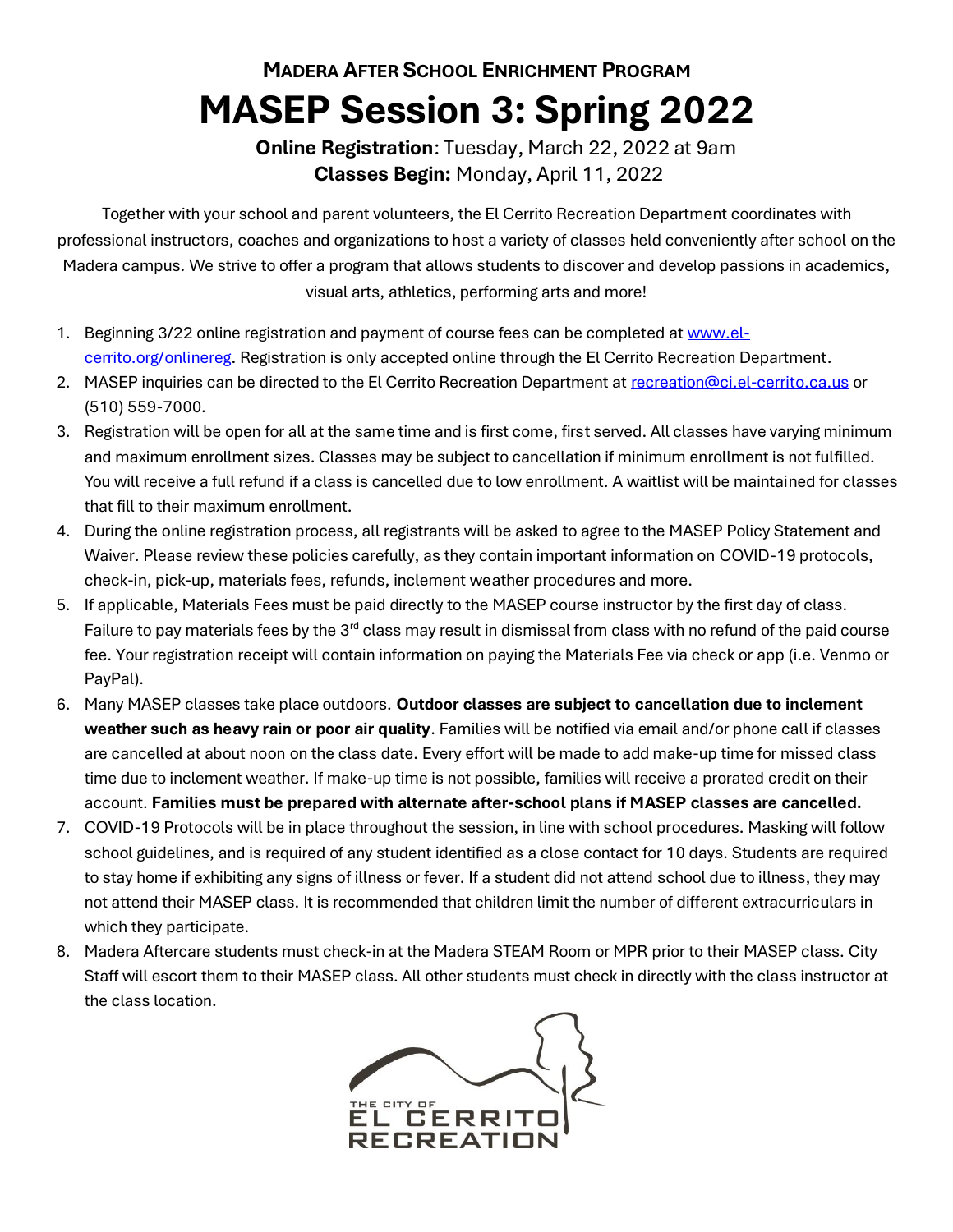#### **MONDAY\_\_\_\_\_\_\_\_\_\_\_\_\_\_\_\_\_\_\_\_\_\_\_\_\_\_\_\_\_\_\_\_\_\_\_\_\_\_\_\_\_\_\_\_\_\_\_\_\_\_\_\_\_\_\_\_\_\_\_\_\_\_\_\_\_\_\_\_\_\_\_\_\_\_**

#### **Improv & Theater Games:** Geri Engberg Grades: 2-6

Participants will be introduced to basic concepts of comedy improv such as "yes and" (enthusiastically accepting what is offered), "group mind" (listening to each other and working as a team) and "space object work" (miming). Using warm-up exercises and improv "structures," students will be encouraged to trust their instincts, think on their feet and support each other. They will also laugh a lot! This is great class for building confidence.

#### **TUESDAY\_\_\_\_\_\_\_\_\_\_\_\_\_\_\_\_\_\_\_\_\_\_\_\_\_\_\_\_\_\_\_\_\_\_\_\_\_\_\_\_\_\_\_\_\_\_\_\_\_\_\_\_\_\_\_\_\_\_\_\_\_\_\_\_\_\_\_\_\_\_\_\_\_\_\_**

#### **Junior Tennis:** Kassirer Sports Grades: 1-4

Kassirer Tennis was created by Laura Kassirer, a former Wimbledon player. Coaches provide portable nets, junior racquets & starter balls, and emphasize sportsmanship and teamwork while instilling that every child can succeed through persistence and practice. Players will learn professional quality fundamentals and enjoy group games while improving fitness, hand-eye coordination, agility, and ability to rally. Class will be grouped by grade so coaches can teach to each player's level and abilities. Coaches also make sure players are socializing, staying active and smiling a lot!

### **STEM FUNdamentals with LEGO<sup>®</sup>:** Play-Well Teknologies Staff Grades: 1-5

Level up your engineering skills with Play-Well TEKnologies and tens of thousands of LEGO® parts! Apply realworld concepts in physics, engineering, and architecture through engineer-designed projects, some new and some repeated from previous session (returning students welcome!). Design and build as never before and explore your craziest ideas in a supportive environment.

#### **WEDNESDAY\_\_\_\_\_\_\_\_\_\_\_\_\_\_\_\_\_\_\_\_\_\_\_\_\_\_\_\_\_\_\_\_\_\_\_\_\_\_\_\_\_\_\_\_\_\_\_\_\_\_\_\_\_\_\_\_\_\_\_\_\_\_\_\_\_\_\_\_\_\_\_\_**

#### **Kassirer Basketball**: Kassirer Sports Grades: 1-6

Kassirer Basketball was developed by a former professional athlete, and provides players the opportunity to learn quality fundamentals as well as defensive and offensive tactics. Players will enjoy basketball games and small scrimmages each week. Coaches provide kid-sized lighter basketballs, and teach to each player's ability. Classes emphasize sportsmanship, communication, technique and teamwork while instilling that every child can succeed through persistence and practice. Coaches also make sure kids are socializing and smiling a lot!

### **Textile Arts**: Tracey Shababo Grades: 2-6

This all-levels class is an exploration of textile and needle arts. Each class will focus on hands-on projects that may include felting, sewing, knitting, weaving, fabric dyeing, embroidery, block printing, quilting and more. Students will be encouraged to explore their creativity while learning useful and fun skills. Students will also be introduced to the ways that a craft circle can become a supportive and inspiring community of makers. **Materials Fee of \$45 is due on the first day of class.** Materials Fee will be used for fabric, thread, needles, embroidery floss and other textile art supplies.